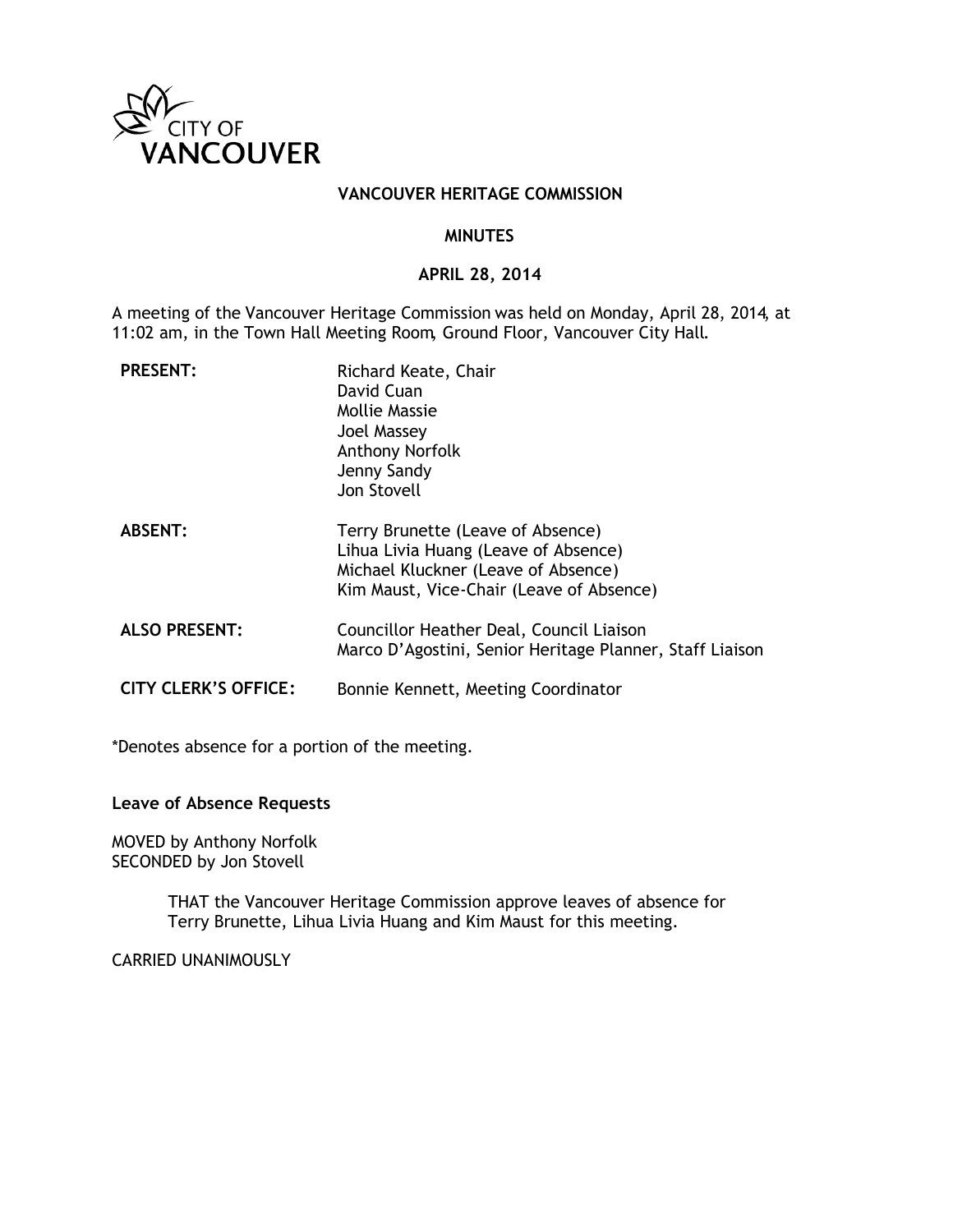## **Approval of Minutes**

MOVED by Anthony Norfolk SECONDED by Mollie Massie

> THAT the Vancouver Heritage Commission approve the minutes from the meeting held April 7, 2014.

CARRIED UNANIMOUSLY

**\* \* \* \* \***

*The Commission agreed to vary the order of the agenda to deal with item 3 first. For ease of reference, the minutes are recorded in numerical order.* 

**\* \* \* \* \***

### **1. Business Arising from the Minutes**

None.

## **2. Conservation Review**

## **(a) 737 Prior Street – James McDonald House**

Issues:

- Support for the form of development
- The compatibility of the infill building
- The Conservation Plan.

### Applicant: James Burton, Birmingham & Wood Architects Planners

Staff: James Boldt, Heritage Group

Staff reviewed the application and along with the Applicant, responded to questions.

MOVED by Jenny Sandy SECONDED by Jon Stovell

> THAT the Vancouver Heritage Commission supports the proposal to rehabilitate the heritage home at 737 Prior Street, The James McDonald House, as well as the addition of an infill dwelling.

FURTHER THAT the Commission supports the form of development, compatibility infill and the Conservation Plan for the site as presented at its meeting on April 28, 2014.

### CARRIED UNANIMOUSLY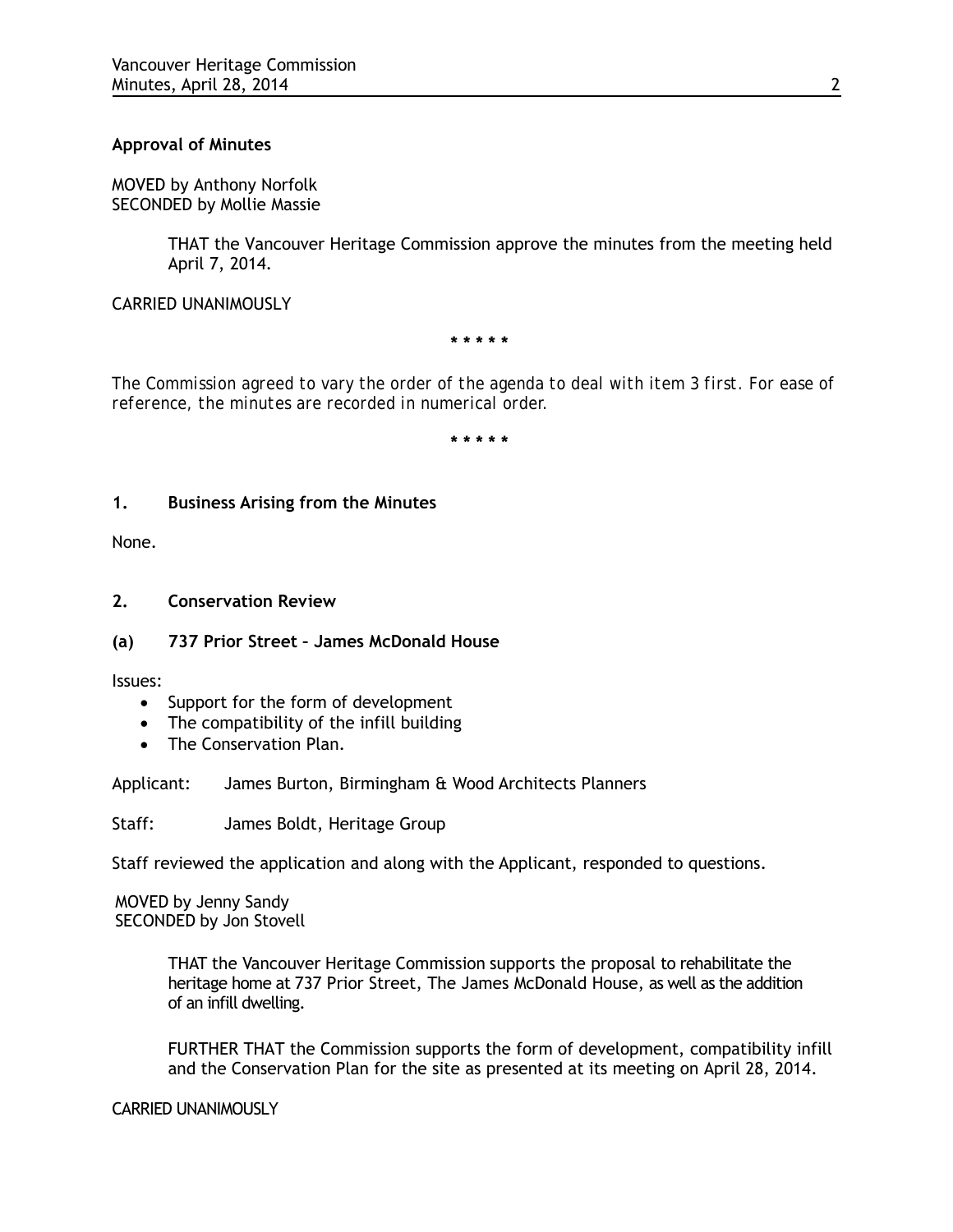## **3. Statement of Significance Subcommittee Report**

Staff provided an overview of the April 8, 2014, report from the Statement of Significance and Vancouver Heritage Register Sub-Committee, and responded to questions.

MOVED by Jenny Sandy SECONDED by Jon Stovell

> THAT the Vancouver Heritage Commission supports adding the following buildings to the Vancouver Heritage Register as C-listings:

- 3750 Cartier Street Stewart House
- 777 Union Street Lawler House

FURTHER THAT the Commission supports an amendment to the Vancouver Heritage Register for 1296 The Crescent, to amend from a C-listing to an A-listing; and

FURTHER THAT the Commission requests that the Statements of Significance for the following buildings be referred back to the consultants for revisions:

- 3750 Cartier Street, Stewart House
- 777 Union Street, Lawler House
- 1090 West Pender Street
- 6306 Prince Albert Street, Pope House.

### CARRIED UNANIMOUSLY

MOVED by Anthony Norfolk SECONDED by Jon Stovell

> THAT the Vancouver Heritage Commission respectfully requests with regards to 1090 West Pender Street, consideration be given to the retention and rehabilitation of this building as part of the larger development.

CARRIED UNANIMOUSLY

### **4. New Business**

Mollie Massie provided a brief update on the First Shaughnessy Advisory Design Panel meeting held on April 24, 2014, noting recent changes to the Tree by-law.